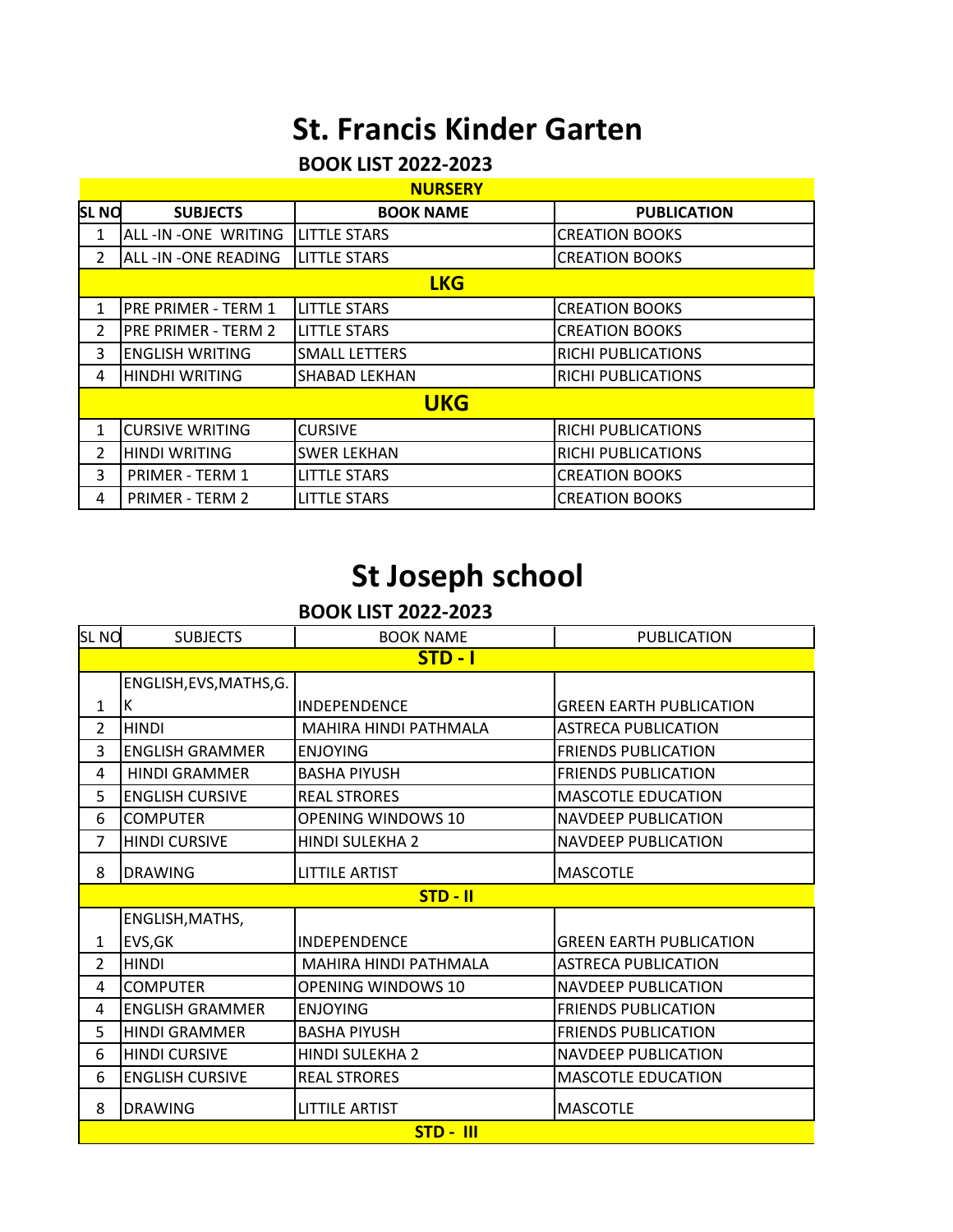|                | <b>ENGLISH, MATHS, SCIENCE, S.S</b>                          |                         |                             |
|----------------|--------------------------------------------------------------|-------------------------|-----------------------------|
| 1              | T& GK                                                        | <b>INDEPENDENCE</b>     | GREEN EARTH PUBLICATION     |
| $\overline{2}$ | <b>HINDI</b>                                                 | MAHIRA HINDI PATHMALA   | <b>ASTRECA PUBLICATION</b>  |
| 4              | <b>COMPUTER</b>                                              | OPENING WINDOWS 10      | <b>NAVDEEP PUBLICATION</b>  |
| 4              | <b>ENGLISH GRAMMER</b>                                       | <b>ENJOYING GRAMMER</b> | ORIENT BLACK SWAN           |
| 5              | <b>HINDI GRAMMER</b>                                         | <b>BHASHA PIYUSH</b>    | <b>FRIENDS PUBLICATION</b>  |
| 6              | <b>HINDI CURSIVE</b>                                         | <b>SULEKHA</b>          | <b>NAVDEEP PUBLICATION</b>  |
| 6              | <b>ENGLISH CURSIVE</b>                                       | <b>REAL STRORES</b>     | <b>MASCOTLE PUBLICATION</b> |
| 8              | <b>DRAWING</b>                                               | <b>LITTILE ARTIST</b>   | <b>MASCOTLE</b>             |
|                | <b>STD - IV</b>                                              |                         |                             |
|                |                                                              |                         |                             |
|                |                                                              |                         |                             |
| 1              | ENGLISH, MATHS, SCIENCE, S.S.<br><b>T&amp;GK (TERM I,11)</b> | <b>INDEPENDENCE</b>     | GREEN EARTH PUBLICATION     |
| $\mathcal{P}$  | <b>HINDI</b>                                                 | MAHIRA HINDI PATHMALA   | <b>ASTRECA PUBLICATION</b>  |
| 4              | <b>COMPUTER</b>                                              | OPENING WINDOWS 10      | <b>NAVDEEP PUBLICATION</b>  |
| 4              | <b>ENGLISH GRAMMER</b>                                       | <b>ENJOYING GRAMMER</b> | ORIENT BLACK SWAN           |
| 5              | <b>HINDI GRAMMER</b>                                         | <b>BHASHA PIYUSH</b>    | <b>FRIENDS PUBLICATIONS</b> |
| 6              | <b>HINDI CURSIVE</b>                                         | <b>SULEKHA</b>          | DIYA PUBLICATION            |
| 6              | <b>ENGLISH CURSIVE</b>                                       | <b>REAL STRORES</b>     | <b>MASCOTLE EDUCATION</b>   |
| 8              | <b>DRAWING</b>                                               | <b>LITTILE ARTIST</b>   | <b>MASCOTLE</b>             |

| $STD - V$      |                        |                              |                                |  |  |
|----------------|------------------------|------------------------------|--------------------------------|--|--|
|                | ENGLISH, MATHS, SCIEN  |                              |                                |  |  |
| $\mathbf{1}$   | CE,S.ST&GK             | <b>INDEPENDENCE</b>          | <b>GREEN EARTH PUBLICATION</b> |  |  |
| $\overline{2}$ | <b>HINDI</b>           | <b>MAHIRA HINDIPATHMALA</b>  | <b>ASTRECA PUBLICATION</b>     |  |  |
| 4              | <b>COMPUTER</b>        | CONNECT WITH COMPUTER        | <b>EDULINE PUBLICATION</b>     |  |  |
| 4              | <b>ENGLISH GRAMMER</b> | <b>ENJOYING GRAMMER</b>      | <b>ORIENT BLACK SWAN</b>       |  |  |
| 6              | <b>ENGLISH CURSIVE</b> | <b>REAL STRORES</b>          | <b>MASCOTLE EDUCATION</b>      |  |  |
| 6              | <b>HINDI GRAMMER</b>   | <b>BHASHA PIYUSH</b>         | <b>FRIENDS PUBLICATIONS</b>    |  |  |
| $\overline{7}$ | <b>HINDI CURSIVE</b>   | <b>SULEKHA</b>               | <b>NAVDEEP PUBLICATION</b>     |  |  |
| 8              | <b>DRAWING</b>         | <b>LITTILE ARTIST</b>        | <b>MASCOTLE EDUCATION</b>      |  |  |
|                |                        |                              |                                |  |  |
|                | <b>STD - VI</b>        |                              |                                |  |  |
| $\mathbf{1}$   | <b>ENGLISH</b>         | <b>COMMUNICATVE ENGLISH</b>  | <b>HOLYFAITH</b>               |  |  |
| $\overline{2}$ | <b>ENGLISH GRAMMER</b> | <b>EDUCANDLE GRAMMATIC</b>   | <b>FRIENDS PUBLICATIONS</b>    |  |  |
| 3              | <b>HINDI</b>           | THARANG                      | <b>NAVDEEP PUBLICATION</b>     |  |  |
| 4              | <b>HINDI GRAMMER</b>   | <b>BHASHA PREET</b>          | <b>FRIENDS PUBLICATIONS</b>    |  |  |
| 4              | <b>COMPUTER</b>        | <b>CONNECT WITH COMPUTER</b> | <b>EDULINE PUBLICATION</b>     |  |  |
| 6              | <b>SANSKRIT</b>        | <b>RUCHIRA SANSKRIT</b>      | N.C.R.T.C                      |  |  |
| $\overline{7}$ | <b>MATHS</b>           | <b>MATHS - VI</b>            | N.C.R.T.C                      |  |  |
| 8              | <b>SCIENCE</b>         | <b>SCIENCE PART - VI</b>     | N.C.R.T.C                      |  |  |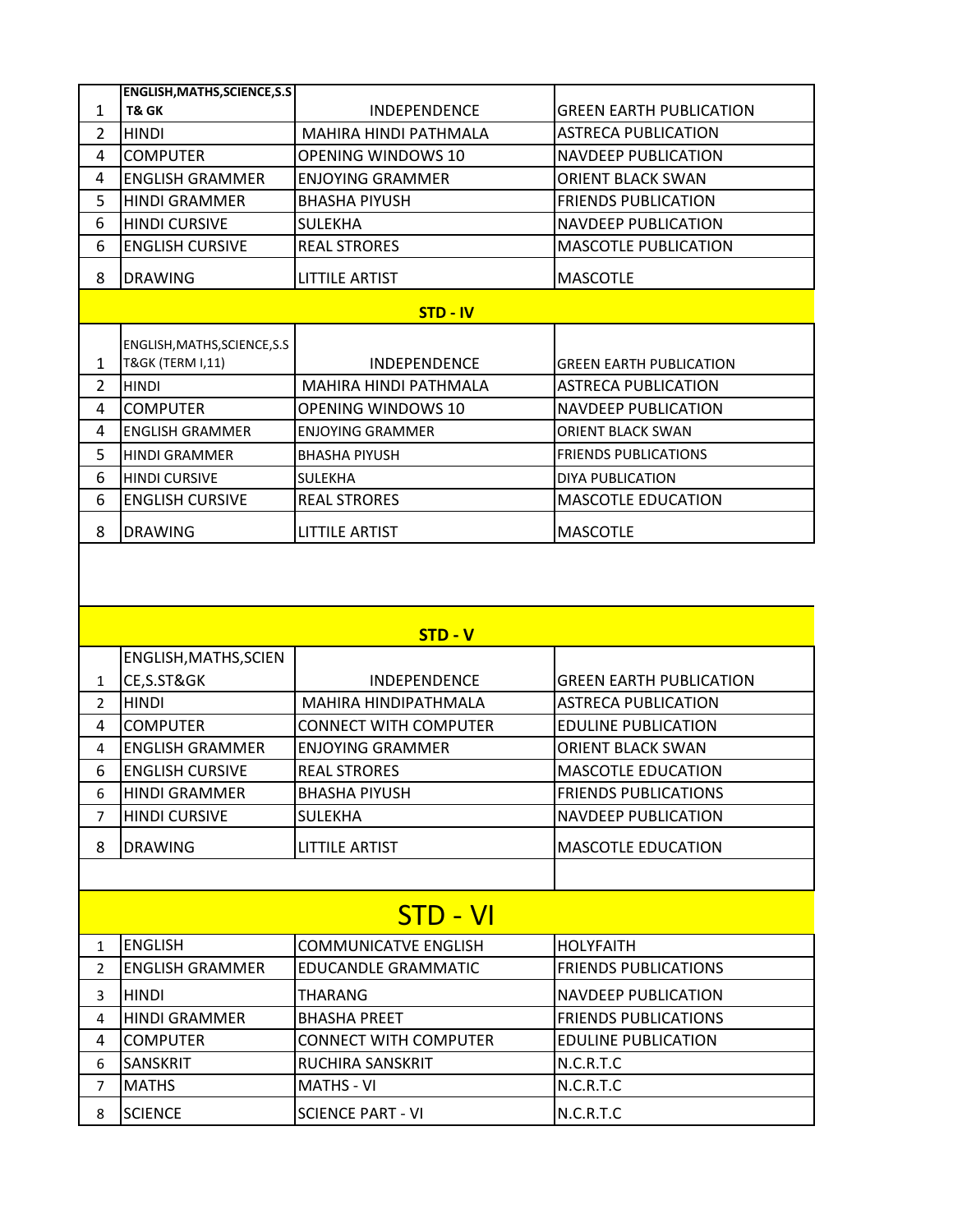| 9  | <b>SOCIAL SCIENCE</b>                   | SOCIAL SCIENCE -VI                                  | N.C.R.T.C                   |
|----|-----------------------------------------|-----------------------------------------------------|-----------------------------|
| 10 | GK                                      | MY AMAGING BOOK OF GK<br><b>NAVDEEP PUBLICATION</b> |                             |
| 11 | <b>ENGLISH CURSIVE</b>                  | <b>MASTERING WRITING - 6</b>                        | <b>NAVDEEP PUBLICATION</b>  |
| 12 | <b>SCIENCE WORK BOOK</b>                | THINKER ACTIVE                                      | <b>HOLYFAITH</b>            |
|    |                                         | <b>STD - VII</b>                                    |                             |
| 1  | <b>ENGLISH</b>                          | <b>COMMUNICATVE ENGLISH</b>                         | <b>HOLYFAITH</b>            |
| 2  | <b>ENGLISH GRAMMER</b>                  | <b>EDUCANDLE GRAMMATIC</b>                          | <b>FRIENDS PUBLICATIONS</b> |
| 3  | <b>HINDI</b>                            | THARANG                                             | <b>NAVDEEP PUBLICATION</b>  |
| 4  | <b>HINDI GRAMMER</b>                    | <b>BHASHA PREET</b>                                 | <b>FRIENDS PUBLICATIONS</b> |
| 4  | <b>COMPUTER</b>                         | <b>CONNECT WITH COMPUTER</b>                        | <b>EDULINE PUBLICATION</b>  |
| 6  | <b>SANSKRIT</b>                         | RUCHIRA SANSKRIT                                    | N.C.R.T                     |
| 7  | <b>MATHS</b>                            | <b>MATHS - VII</b>                                  | N.C.R.T                     |
| 8  | <b>SCIENCE</b>                          | <b>SCIENCE PART - VII</b>                           | N.C.R.T                     |
| 9  | <b>SOCIAL SCIENCE</b>                   | <b>SOCIAL SCIENCE - VII</b>                         | N.C.R.T                     |
| 10 | <b>GK</b>                               | MY AMAGING BOOK OF GK                               | <b>NAVDEEP PUBLICATION</b>  |
| 11 | <b>ENGLISH CURSIVE</b>                  | <b>MASTERING WRITING</b>                            | <b>NAVDEEP PUBLICATION</b>  |
| 12 | <b>SCIENCE WORK BOOK THINKER ACTIVE</b> |                                                     | <b>HOLYFAITH</b>            |

| <b>STD - VIII</b> |                                                      |                              |                             |  |  |
|-------------------|------------------------------------------------------|------------------------------|-----------------------------|--|--|
| $\mathbf{1}$      | <b>ENGLISH</b>                                       | <b>COMMUNICATVE ENGLISH</b>  | <b>HOLYFAITH</b>            |  |  |
| $\mathcal{P}$     | <b>ENGLISH GRAMMER</b><br><b>EDUCANDLE GRAMMATIC</b> |                              | <b>FRIENDS PUBLICATIONS</b> |  |  |
| 3                 | <b>HINDI</b>                                         | <b>THARANG</b>               | <b>NAVDEEP PUBLICATION</b>  |  |  |
| 4                 | <b>HINDI GRAMMER</b>                                 | <b>BHASHA PREET</b>          | <b>FRIENDS PUBLICATIONS</b> |  |  |
| 5                 | <b>SANSKRIT</b>                                      | <b>RUCHIRA SANSKRIT</b>      | N.C.R.T                     |  |  |
| 6                 | <b>MATHS</b>                                         | <b>MATHS - VIII</b>          | N.C.R.T                     |  |  |
| $\overline{7}$    | <b>SCIENCE</b>                                       | <b>SCIENCE PART - VIII</b>   | N.C.R.T                     |  |  |
| 8                 | SOCIAL SCIENCE                                       | SOCIAL SCIENCE - VIII        | N.C.R.T                     |  |  |
| 4                 | <b>COMPUTER</b>                                      | <b>CONNECT WITH COMPUTER</b> | <b>EDULINE PUBLICATION</b>  |  |  |
| 10                | GK                                                   | MY AMAGING BOOK OF GK        | <b>NAVDEEP PUBLICATION</b>  |  |  |
| 11                | <b>ENGLISH CURSIVE</b><br><b>MASTERING WRITING</b>   |                              | <b>NAVDEEP PUBLICATION</b>  |  |  |
|                   |                                                      |                              |                             |  |  |
|                   |                                                      | STD - IX                     |                             |  |  |
|                   |                                                      | <b>1.BEEHIVE TEXT BOOK</b>   |                             |  |  |
|                   |                                                      | 2. MOMENTS (SUPPLYMENTRY     |                             |  |  |
|                   | <b>ENGLISH</b>                                       | READER)                      |                             |  |  |
|                   |                                                      | 3. WORDS AND EXPRESSION -    |                             |  |  |
| $\mathbf{1}$      |                                                      | <b>WORK BOOK</b>             | N.C.R.T                     |  |  |
|                   |                                                      | 1. KRITIKA - 1               |                             |  |  |
| $\overline{2}$    | <b>HINDI</b>                                         | 2.KSHITHIJI - 1              | N.C.R.T                     |  |  |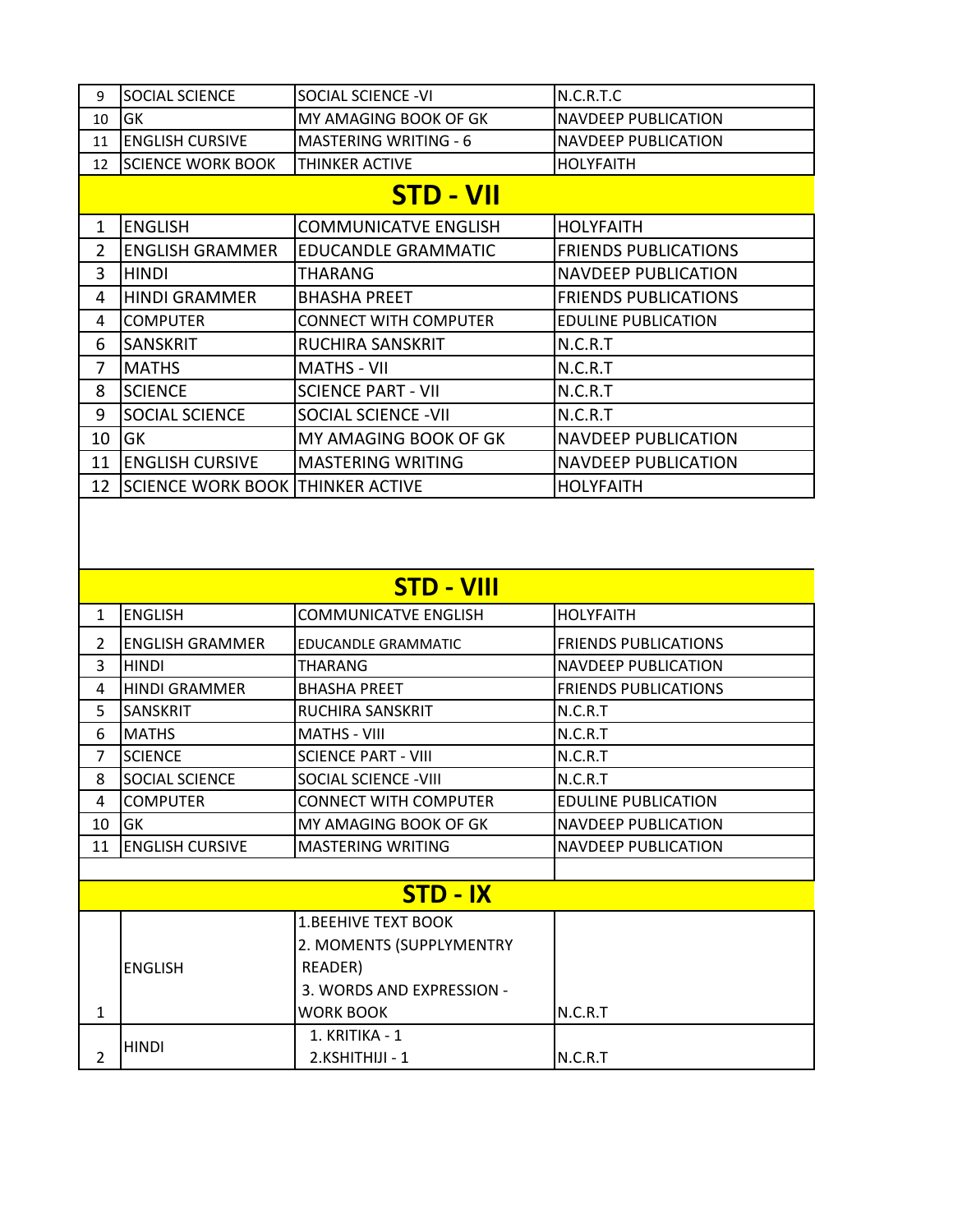|                |                           | 1.HISTORY                          | N.C.R.T                    |  |  |
|----------------|---------------------------|------------------------------------|----------------------------|--|--|
|                |                           | 2. POLITICAL SCIENCE               |                            |  |  |
| 3              | <b>SOCIAL SCIENCE</b>     | 3. GEOGRAPHY                       |                            |  |  |
|                |                           | 4. ECONOMICS.                      |                            |  |  |
|                |                           | 5.DISASTERMANAGEMENT.              |                            |  |  |
| 4              | <b>MATHS</b>              | MATHS - 9                          | N.C.R.T                    |  |  |
| 5              | <b>SCIENCE</b>            | <b>SCIENCE AND TECHNOLOGY - 9</b>  | N.C.R.T                    |  |  |
| $\overline{7}$ | <b>COMPUTER 165</b>       | SIMPLE DOES HTML                   | <b>NAVDEEP PUBLICATION</b> |  |  |
|                | $STD - X$                 |                                    |                            |  |  |
|                |                           | 1. FIRST FLIGHT                    | N.C.R.T                    |  |  |
|                | <b>ENGLISH</b>            | 2. FOOTPRINTS WITHOUT FEETS        |                            |  |  |
| 1              |                           | (SUPPLIMENTRY)                     |                            |  |  |
|                | <b>HINDI</b>              | 2.                                 |                            |  |  |
| $\overline{2}$ |                           | <b>KSHITHIJI PART - 2</b>          | N.C.R.T                    |  |  |
|                |                           | <b>VYAKARAN PRAVESH</b>            | <b>S.CHAND PUBLICATION</b> |  |  |
| 3              | <b>MATHS</b>              | MATHS-10                           | N.C.R.T                    |  |  |
|                |                           | 1.HISTORY                          |                            |  |  |
|                | SOCIAL SCIENCE            | 2. POLITICAL SCIENCE               |                            |  |  |
| 4              |                           | 3. GEOGRAPHY                       | N.C.R.T                    |  |  |
| 5              | <b>SCIENCE</b>            | <b>SCIENCE AND TECHNOLOGY - 10</b> | N.C.R.T                    |  |  |
| 6              | <b>SCIENCE, MATHS</b>     | PRACTICAL BOOK                     | <b>HOLY FAITH</b>          |  |  |
| $\overline{7}$ | <b>COMPUTER 165</b>       | SIMPLE DOES HTML                   | <b>NAVDEEP PUBLICATION</b> |  |  |
|                |                           | <b>STD - XI (MATHS)</b>            |                            |  |  |
| <b>SLNO</b>    | <b>SUBJECTS</b>           | <b>BOOK NAME</b>                   | <b>PUBLICATION</b>         |  |  |
| $\mathbf{1}$   | <b>ENGLISH</b>            | HORNBILL (ENGLISH CORE)            | N.C.R.T                    |  |  |
|                |                           | SNAPSHOT                           | N.C.R.T                    |  |  |
|                | 2 PHYSICS                 | PHYSICS -11                        | N.C.R.T                    |  |  |
|                | 3 CHEMISTRY               | <b>CHEMISTRY</b>                   | N.C.R.T                    |  |  |
|                | 4 MATHS                   | <b>MATHEMATICS</b>                 | N.C.R.T                    |  |  |
|                |                           | <b>ELECTIVE SUBJECT</b>            |                            |  |  |
|                | 5 HINDI                   | <b>AAROH BHAG-1</b>                | N.C.R.T                    |  |  |
|                |                           | <b>VITAAN BHAG-1</b>               | N.C.R.T                    |  |  |
|                |                           | <b>JAN SAMACHAR ANYR</b>           |                            |  |  |
|                |                           | -RACHNATMAK LEKHAN -1              | N.C.R.T                    |  |  |
|                |                           |                                    |                            |  |  |
|                | <b>6 COMPUTER SCIENCE</b> | <b>COMPUTER SCIENCE PYTHON</b>     | N.C.R.T                    |  |  |
|                | 7 PHYSICAL EDUCATION      | PHYSICAL EDUCATION -XI             | MODEN ABC                  |  |  |
|                | 8 PRACTICAL               | PHYSICS -XI                        | MODEN ABC                  |  |  |
|                |                           |                                    |                            |  |  |
|                |                           | <b>BIOLOGY-XI</b>                  | MODEN ABC                  |  |  |
|                |                           | <b>CHEMISTRY-XI</b>                | MODEN ABC                  |  |  |
|                |                           | PHYSICAL EDUCATION                 | MODEN ABC                  |  |  |
|                |                           | <b>STD - XI (BIOLOGY)</b>          |                            |  |  |
| 1 <sup>1</sup> | <b>ENGLISH</b>            | <b>HORNBILL (ENGLISH CORE)</b>     | N.C.R.T                    |  |  |
|                | 2 PHYSICS                 | SNAPSHOT<br>PHYSICS-11             | N.C.R.T<br>N.C.R.T         |  |  |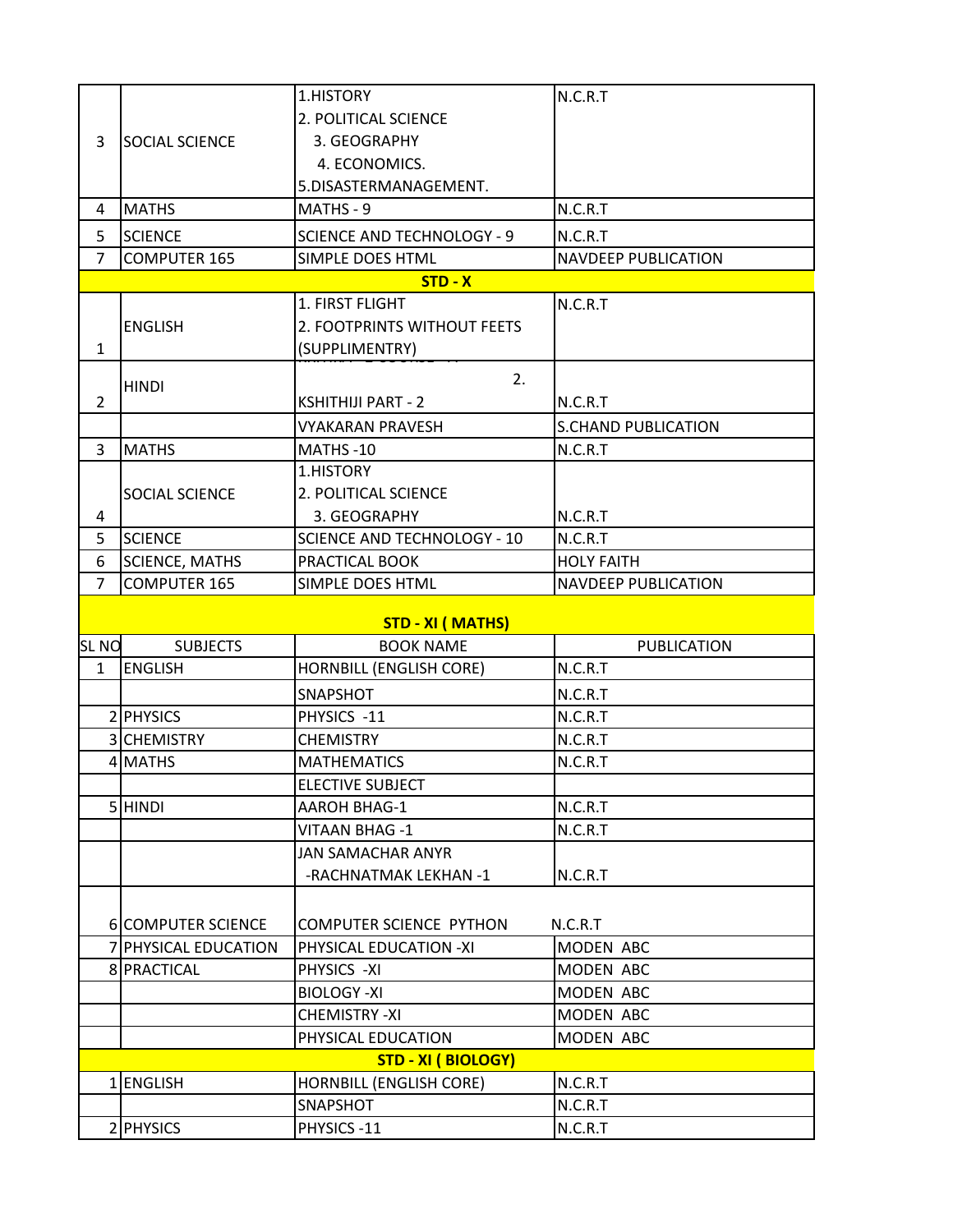|              | 3 CHEMISTRY               | <b>CHEMISTRY 11</b>                 | N.C.R.T            |
|--------------|---------------------------|-------------------------------------|--------------------|
|              |                           |                                     |                    |
|              | 4 BIOLOGY                 | BIOLOGY-11                          | N.C.R.T            |
|              |                           |                                     |                    |
|              | 5 HINDI                   | <b>ELECTIVE SUBJECT</b>             | N.C.R.T<br>N.C.R.T |
|              |                           | <b>AAROH BHAG-1</b>                 |                    |
|              |                           | <b>VITAAN BHAG-1</b>                | N.C.R.T            |
|              |                           | <b>JAN SAMACHAR ANYR</b>            |                    |
|              |                           | -RACHNATMAK LEKHAN -1               | N.C.R.T            |
|              | 6 COMPUTER SCIENCE        | <b>COMPUTER SCIENCE PYTHON</b>      | N.C.R.T            |
|              | PHYSICAL EDUCATION        | PHYSICAL EDUCATION                  | MODEN ABC          |
|              | <b>PRACTICAL</b>          | PHYSICS-11                          | MODEN ABC          |
|              |                           | BIOLOGY-11                          | MODEN ABC          |
|              |                           | CHEMISTRY 11                        | MODEN ABC          |
|              |                           | PHYSICAL EDUCATION                  | MODEN ABC          |
|              |                           | <b>STD - XI ( COMMERCE)</b>         |                    |
| 1            | <b>ENGLISH</b>            | <b>HORNBILL (ENGLISH CORE)</b>      | N.C.R.T            |
|              |                           | SNAPSHOT                            | N.C.R.T            |
|              | 2 ACCOUNTANCY             | ACCOUNTANCY - 11 ( PART -1)         | N.C.R.T            |
|              |                           | ACCOUNTANCY - 11 (PART 2)           | N.C.R.T            |
|              | <b>3 BUSINESS STUDIES</b> | <b>BUSINESS STUDIES -11</b>         | N.C.R.T            |
|              | 4 ECONOMICS               | <b>STATISTICS FOR ECONOMICS -11</b> | N.C.R.T            |
|              |                           | <b>INDIAN ECONOMY</b>               |                    |
|              |                           | <b>DEVELOPMENT</b>                  | N.C.R.T            |
|              |                           | ELECTIVE SUBJECT                    | N.C.R.T            |
|              | 5 HINDI                   | <b>AAROH BHAG-1</b>                 | N.C.R.T            |
|              |                           | <b>VITAAN BHAG-1</b>                | N.C.R.T            |
|              |                           | <b>JAN SAMACHAR ANYR</b>            |                    |
|              |                           | -RACHNATMAK LEKHAN -1               | N.C.R.T            |
|              | 6 COMPUTER SCIENCE        | <b>COMPUTER SCIENCE PYTHON</b>      | N.C.R.T            |
|              | PHYSICAL EDUCATION        | PHYSICAL EDUCATION                  | MODEN ABC          |
|              | PRACTICAL                 | PHYSICAL EDUCATION                  | MODEN ABC          |
|              |                           | <b>STD - XII (MATHS)</b>            |                    |
|              |                           | <b>FLAMINGO</b>                     |                    |
| $\mathbf{1}$ | <b>ENGLISH</b>            | (ENGLISH CORE COURSE)               | N.C.R.T            |
|              |                           | <b>VISTAS (SUPPLIMENTARY</b>        |                    |
|              |                           | <b>READER - CORE COURSE)</b>        | N.C.R.T            |
|              | 2 PHYSICS                 | PHYSICS -12                         | N.C.R.T            |
|              | 3 CHEMISTRY               | CHEMISTRY-12                        | N.C.R.T            |
|              | 4 MATHS                   | <b>MATHEMATICS -12</b>              | N.C.R.T            |
|              |                           | <b>ELECTIVE SUBJECT</b>             |                    |
|              | 5 HINDI                   | <b>AAROH BHAG-2</b>                 | N.C.R.T            |
|              |                           | VITAAN BHAG -2                      | N.C.R.T            |
|              |                           | <b>JAN SAMACHAR ANYR</b>            |                    |
|              |                           | -RACHNATMAK LEKHAN -2               | N.C.R.T            |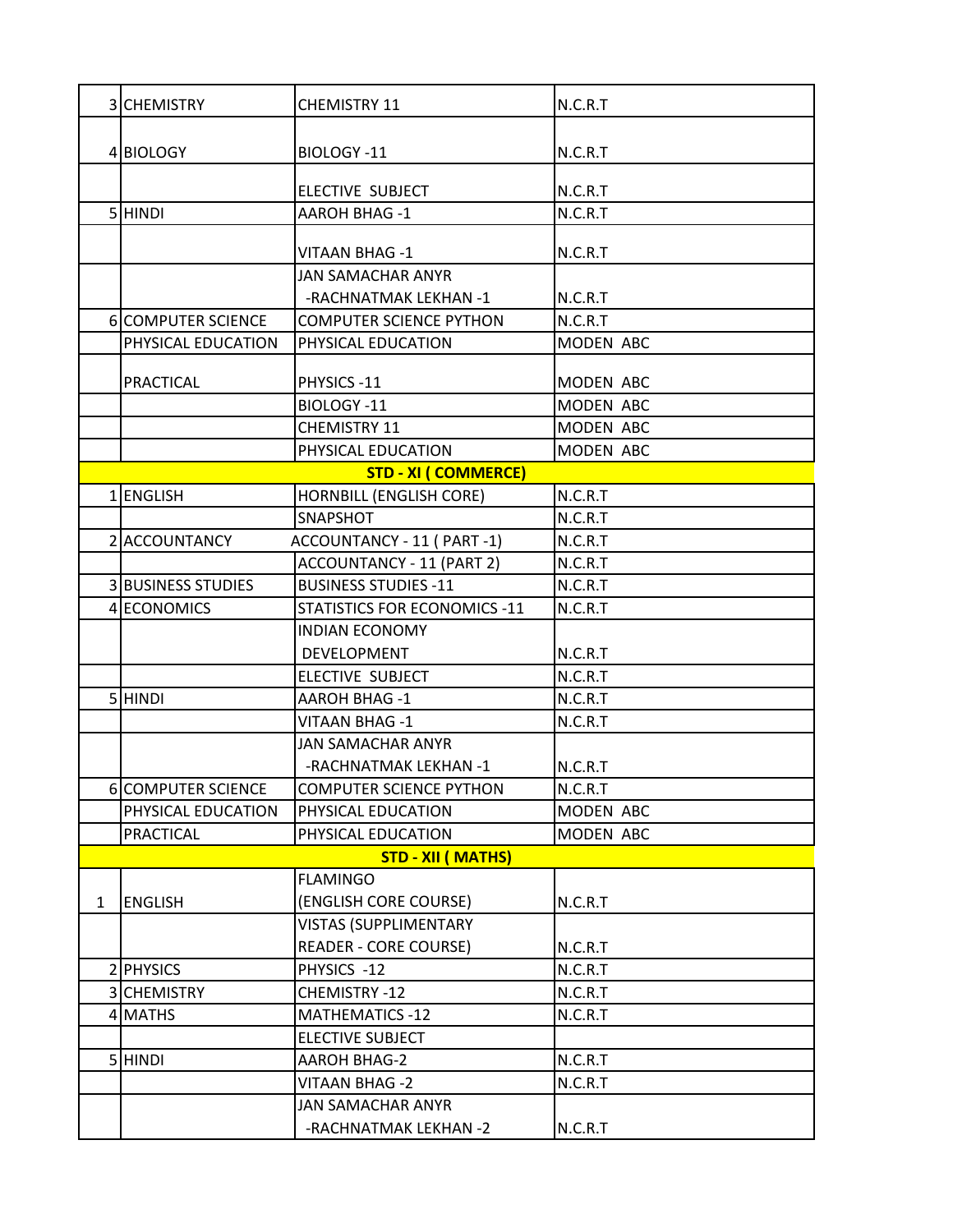|   |                           | <b>COMPUTER SCIENCE</b>             |           |
|---|---------------------------|-------------------------------------|-----------|
|   | 6 COMPUTER SCIENCE        | <b>PYTHON-XII</b>                   | N.C.R.T   |
|   | 7 PHYSICAL EDUCATION      | PHYSICAL EDUCATION -XII             | MODEN ABC |
|   | 8 PRACTICAL               | PHYSICS -XII                        | MODEN ABC |
|   |                           | <b>BIOLOGY-XII</b>                  | MODEN ABC |
|   |                           | <b>CHEMISTRY-XII</b>                | MODEN ABC |
|   |                           | PHYSICAL EDUCATION-XII              | MODEN ABC |
|   |                           | <b>STD - XII (BIOLOGY)</b>          |           |
|   |                           | <b>FLAMINGO</b>                     |           |
|   | 1 ENGLISH                 | (ENGLISH CORE COURSE)               | N.C.R.T   |
|   |                           | <b>VISTAS (SUPPLIMENTARY</b>        |           |
|   |                           | <b>READER - CORE COURSE)</b>        | N.C.R.T   |
|   | <b>PHYSICS</b>            | PHYSICS-12                          | N.C.R.T   |
|   | <b>CHEMISTRY</b>          | <b>CHEMISTRY 12</b>                 | N.C.R.T   |
|   | <b>BIOLOGY</b>            | BIOLOGY-12                          | N.C.R.T   |
|   |                           | ELECTIVE SUBJECT                    | N.C.R.T   |
|   | <b>HINDI</b>              | <b>AAROH BHAG -2</b>                | N.C.R.T   |
|   |                           | VITAAN BHAG -2                      | N.C.R.T   |
|   |                           | <b>JAN SAMACHAR ANYR</b>            |           |
|   |                           | -RACHNATMAK LEKHAN -2               | N.C.R.T   |
|   | <b>COMPUTER SCIENCE</b>   | <b>COMPUTER SCIENCE PYTHON -XII</b> | N.C.R.T   |
|   | PHYSICAL EDUCATION        | PHYSICAL EDUCATION -XII             | MODEN ABC |
|   | <b>PRACTICAL</b>          | PHYSICS - XII                       | MODEN ABC |
|   |                           | <b>BIOLOGY-XII</b>                  | MODEN ABC |
|   |                           | <b>CHEMISTRY-XII</b>                | MODEN ABC |
|   |                           | PHYSICAL EDUCATION -XII             | MODEN ABC |
|   |                           | <b>STD - XII (COMMERCE)</b>         |           |
|   |                           | <b>FLAMINGO</b>                     |           |
|   | 1 ENGLISH                 | (ENGLISH CORE COURSE)               | N.C.R.T   |
|   |                           | <b>VISTAS (SUPPLIMENTARY</b>        |           |
|   |                           | <b>READER - CORE COURSE)</b>        | N.C.R.T   |
|   | 2 ACCOUNTANCY             | ACCOUNTANCY -12 (PART 1)            | N.C.R.T   |
|   |                           | ACCOUNTANCY - 12 (PART 2)           | N.C.R.T   |
|   | <b>3 BUSINESS STUDIES</b> | <b>BUSINESS STUDIES -12</b>         | N.C.R.T   |
|   | 4 ECONOMICS               | STATISTICS FOR ECONOMICS -12        | N.C.R.T   |
|   |                           | <b>INDIAN ECONOMY</b>               |           |
|   |                           | <b>DEVELOPMENT-12</b>               | N.C.R.T   |
|   |                           | ELECTIVE SUBJECT                    | N.C.R.T   |
|   | 5 HINDI                   | <b>AAROH BHAG -1</b>                | N.C.R.T   |
|   |                           | <b>VITAAN BHAG-1</b>                | N.C.R.T   |
|   |                           | JAN SAMACHAR ANYR                   |           |
|   |                           | -RACHNATMAK LEKHAN -2               | N.C.R.T   |
|   | 6 COMPUTER SCIENCE        | <b>COMPUTER SCIENCE PYTHON</b>      | N.C.R.T   |
| 7 | <b>PHYSICAL EDUCATION</b> | PHYSICAL EDUCATION                  | MODEN ABC |
|   | PRACTICAL                 | PHYSICAL EDUCATION                  | MODEN ABC |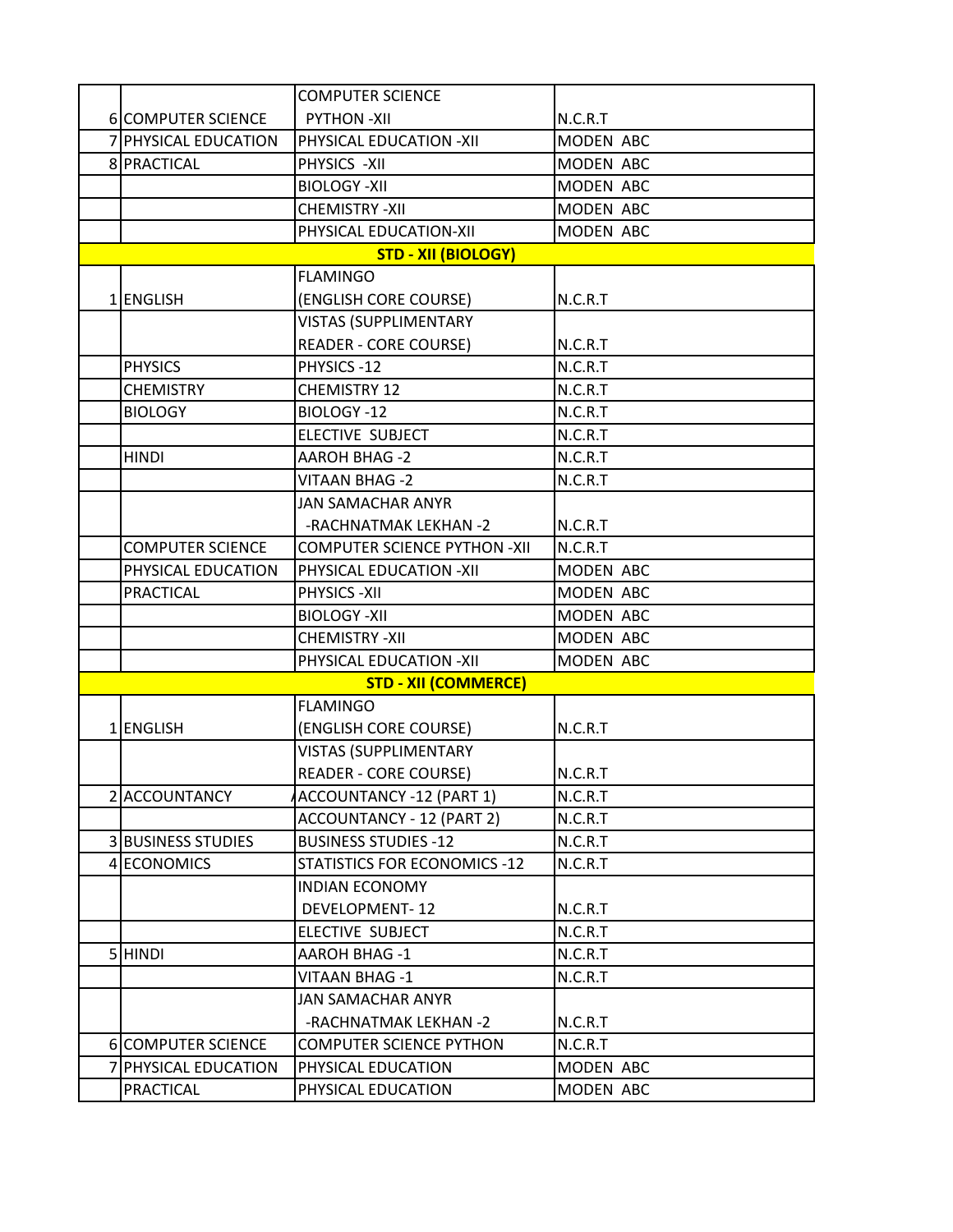# **St. Francis Kinder Garten**

### **BOOK LIST 2022-2023**

| <b>NURSERY</b> |                        |                      |                           |  |  |
|----------------|------------------------|----------------------|---------------------------|--|--|
| <b>SLNO</b>    | <b>SUBJECTS</b>        | <b>BOOK NAME</b>     | <b>PUBLICATION</b>        |  |  |
| 1              | ALL-IN-ONE WRITING     | <b>LITTLE STARS</b>  | <b>CREATION BOOKS</b>     |  |  |
| $\overline{2}$ | ALL-IN-ONE READING     | <b>LITTLE STARS</b>  | <b>CREATION BOOKS</b>     |  |  |
|                | <b>LKG</b>             |                      |                           |  |  |
| 1              | PRE PRIMER - TERM 1    | <b>LITTLE STARS</b>  | <b>CREATION BOOKS</b>     |  |  |
| $\mathcal{P}$  | PRE PRIMER - TERM 2    | <b>LITTLE STARS</b>  | <b>CREATION BOOKS</b>     |  |  |
| 3              | <b>ENGLISH WRITING</b> | <b>SMALL LETTERS</b> | <b>RICHI PUBLICATIONS</b> |  |  |
| 4              | HINDHI WRITING         | <b>SHABAD LEKHAN</b> | <b>RICHI PUBLICATIONS</b> |  |  |
|                | <b>UKG</b>             |                      |                           |  |  |
| 1              | <b>CURSIVE WRITING</b> | <b>CURSIVE</b>       | <b>RICHI PUBLICATIONS</b> |  |  |
| $\overline{2}$ | <b>HINDI WRITING</b>   | <b>SWER LEKHAN</b>   | <b>RICHI PUBLICATIONS</b> |  |  |
| 3              | <b>PRIMER - TERM 1</b> | <b>LITTLE STARS</b>  | <b>CREATION BOOKS</b>     |  |  |
| 4              | <b>PRIMER - TERM 2</b> | <b>LITTLE STARS</b>  | <b>CREATION BOOKS</b>     |  |  |